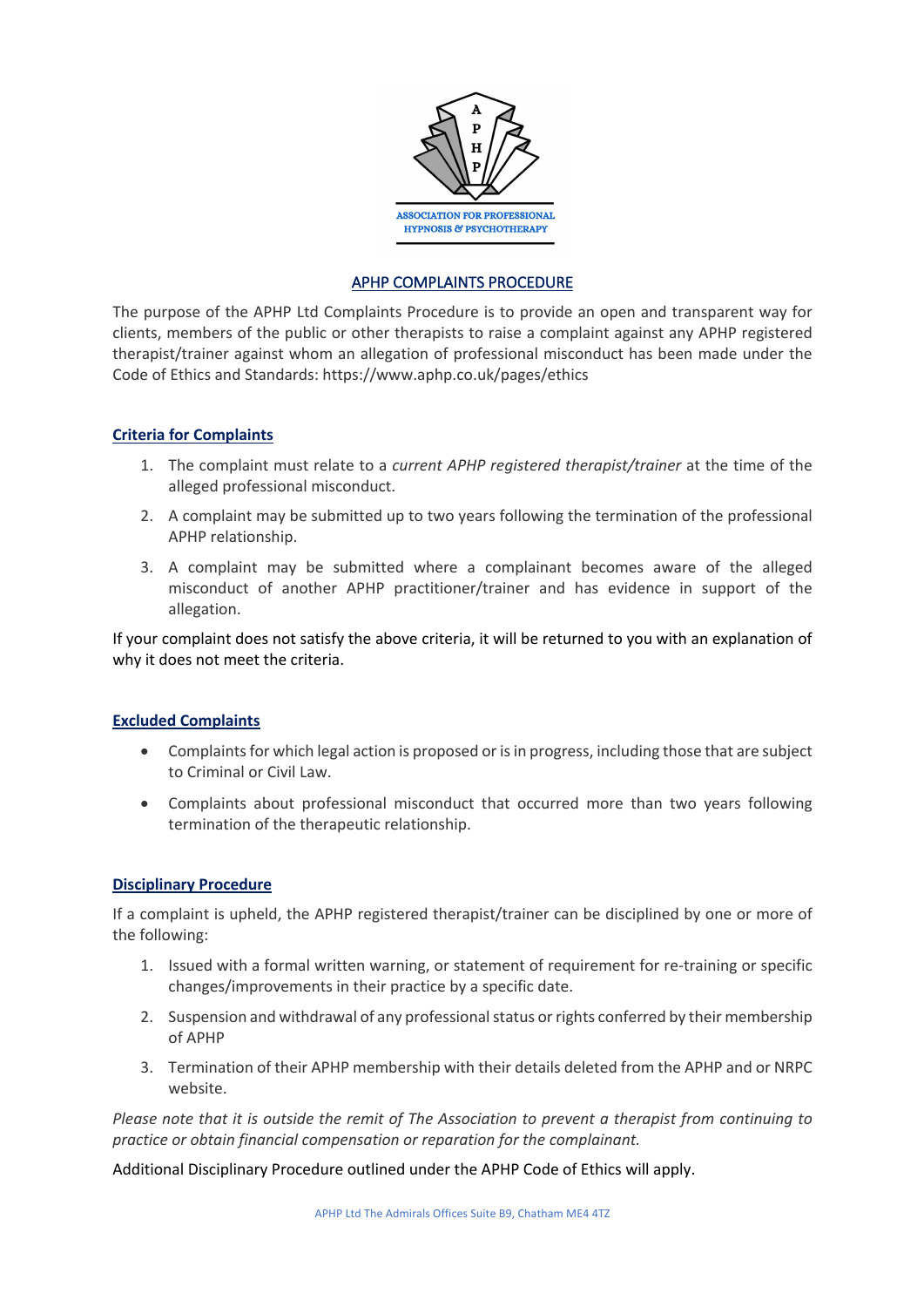## **MAKING A COMPLAINT**

There are two types of complaints; Informal and Formal. Please keep a written record of your actions.

# **Informal Complaint**

- 1. A complainant wishing to make a complaint should first try to resolve any grievance directly with the therapist/trainer before making a formal complaint.
- 2. Calmly state the nature of your complaint and what the therapist can do to redress the situation.
- 3. Give the therapist enough time to respond; 28 days before moving on to the next step.

### **Formal Complaint to APHP (The Association)**

If the issue remains unresolved, the attached Complaints Form below should be completed and emailed to Chris Macintosh, Professional Standards Officer APHP standards@aphp.co.uk who will arbitrate and/or refer the matter to the Ethics Committee for adjudication.

### **PROCESS**

- 1. Your email, with enclosures, will be acknowledged within 14 working days.
- 2. Following investigation, a final response will be issued within 21 working days from acknowledgement, or if circumstances do not permit this, you will be advised of the progress of the investigation and likely timeframe for resolution and closure of the complaint.
- 3. All formal complaints will receive a final response by email from the Professional Standards Officer.

#### **APPEALS PROCEDURE**

If you are dissatisfied with the final response, you can appeal the decision to the Ethics Committee within six weeks of the date of the final response email/letter on the following basis:

- 1. New evidence had come to light and must be provided.
- 2. The final response was not justified due to the weight of existing evidence.

Copies of your signed APHP Therapist Contract and receipt for services must be included.

The Ethics Committee's decision following appeal and review is final.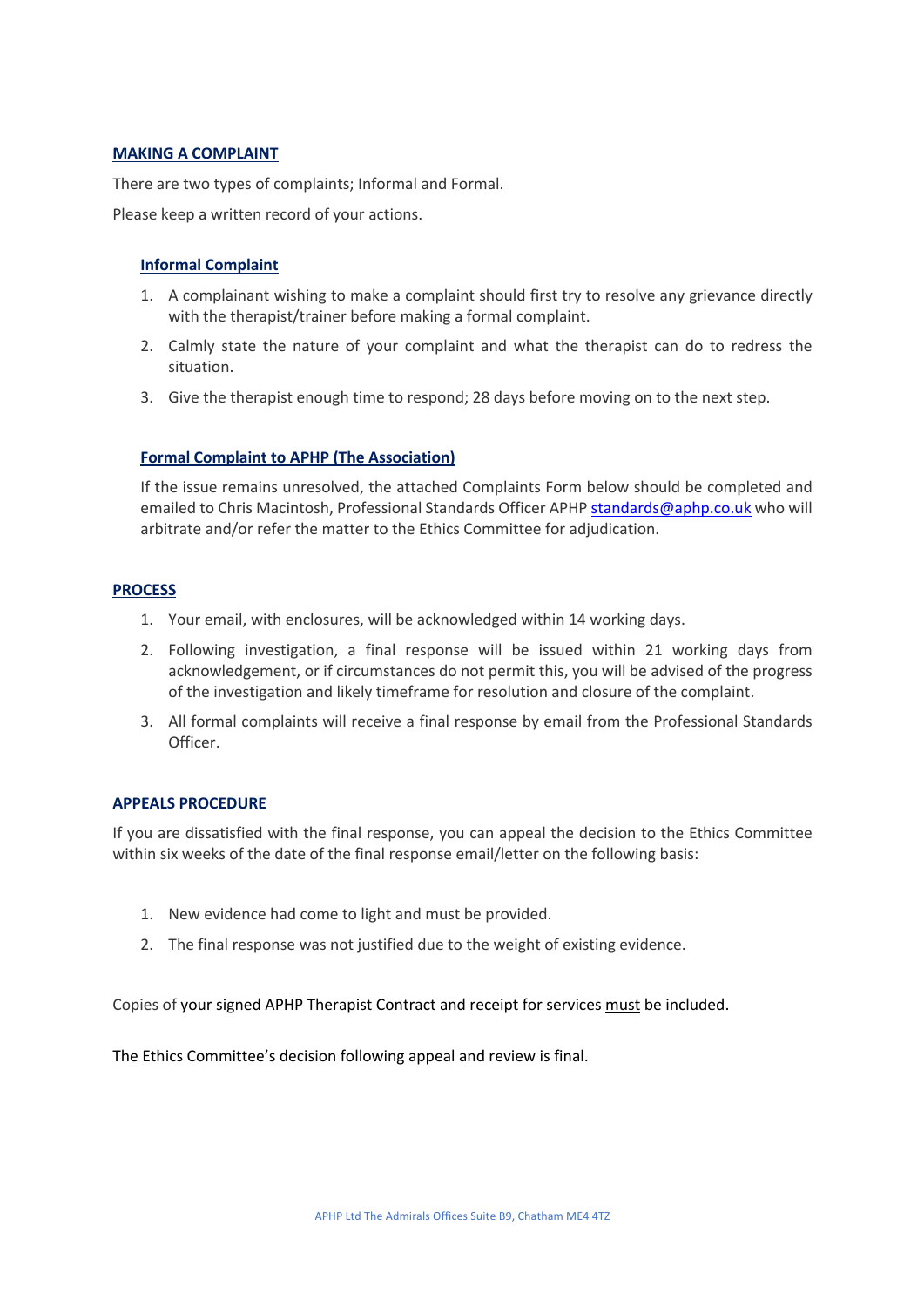**Strictly Confidential** 

**COMPLAINT FORM** 

| <b>Details of Complainant:</b>                                                                                                 |                                                                                                                       |  |
|--------------------------------------------------------------------------------------------------------------------------------|-----------------------------------------------------------------------------------------------------------------------|--|
| Name:<br><u> 1989 - Johann John Stone, markin film yn y brening yn y brening yn y brening yn y brening yn y brening yn y b</u> |                                                                                                                       |  |
| Address:                                                                                                                       | <u> 1989 - Johann Stoff, deutscher Stoff, der Stoff, der Stoff, der Stoff, der Stoff, der Stoff, der Stoff, der S</u> |  |
|                                                                                                                                |                                                                                                                       |  |
|                                                                                                                                |                                                                                                                       |  |
| <b>Details of APHP Registered Practitioner/Trainer:</b>                                                                        |                                                                                                                       |  |
| Name:                                                                                                                          |                                                                                                                       |  |
| Address:                                                                                                                       |                                                                                                                       |  |
|                                                                                                                                |                                                                                                                       |  |
| <b>Date of alleged Professional Misconduct:</b>                                                                                |                                                                                                                       |  |
| <b>Details of Incident:</b>                                                                                                    |                                                                                                                       |  |
|                                                                                                                                |                                                                                                                       |  |
|                                                                                                                                |                                                                                                                       |  |
|                                                                                                                                |                                                                                                                       |  |
| <b>Complainant's consent for APHP to contact named Witness:</b>                                                                |                                                                                                                       |  |
|                                                                                                                                |                                                                                                                       |  |
|                                                                                                                                |                                                                                                                       |  |
|                                                                                                                                |                                                                                                                       |  |
|                                                                                                                                |                                                                                                                       |  |
|                                                                                                                                |                                                                                                                       |  |
|                                                                                                                                |                                                                                                                       |  |
|                                                                                                                                |                                                                                                                       |  |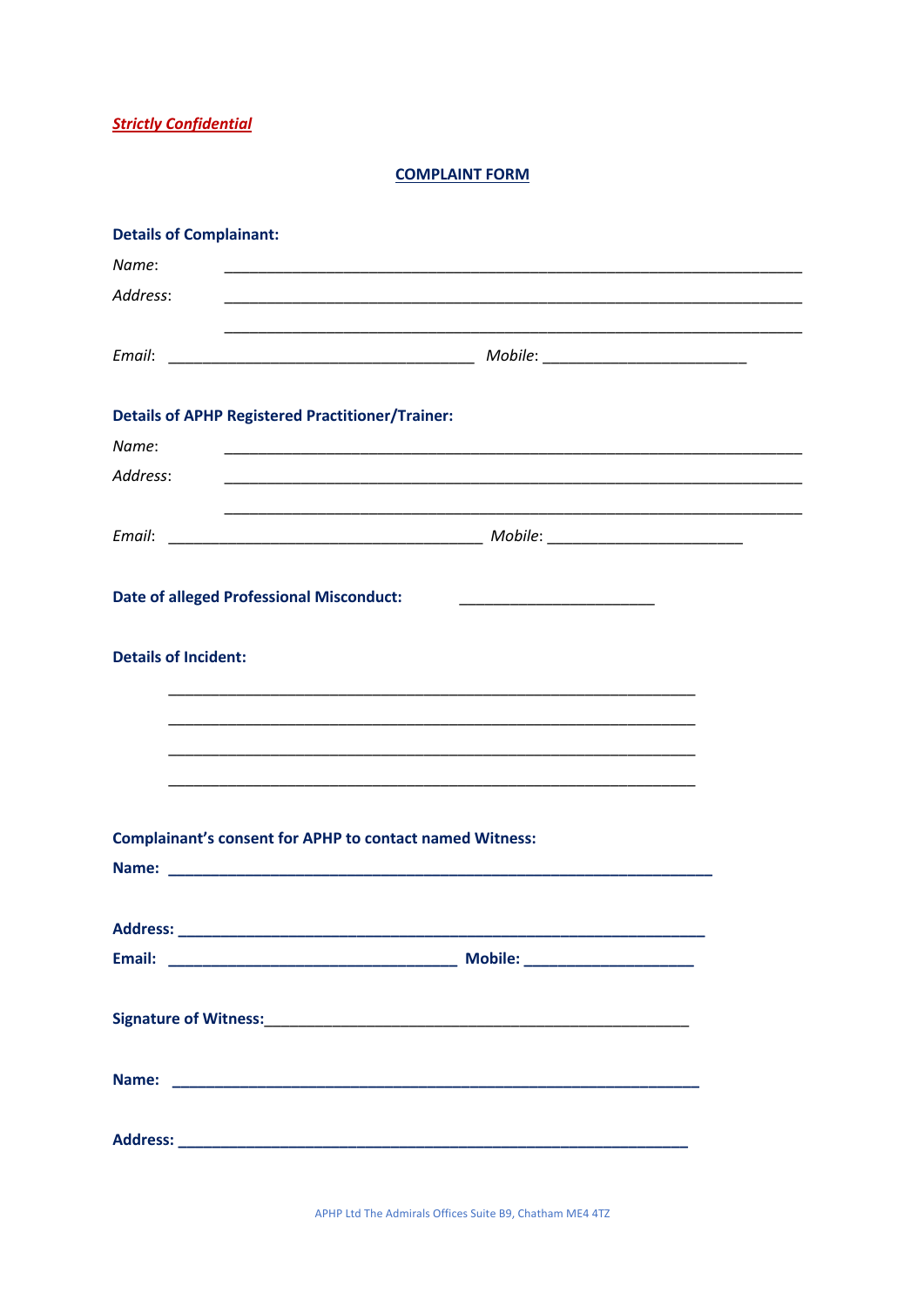| Email:                       | Mobile:                                                                                         |  |
|------------------------------|-------------------------------------------------------------------------------------------------|--|
| <b>Signature of Witness:</b> |                                                                                                 |  |
|                              | (Signed consent of additional witnesses (if any) can be documented on the reverse of this form) |  |

# **Details of attempt to resolve issue to date or reasons for not doing so:**

\_\_\_\_\_\_\_\_\_\_\_\_\_\_\_\_\_\_\_\_\_\_\_\_\_\_\_\_\_\_\_\_\_\_\_\_\_\_\_\_\_\_\_\_\_\_\_\_\_\_\_\_\_\_\_\_\_\_\_\_\_\_ \_\_\_\_\_\_\_\_\_\_\_\_\_\_\_\_\_\_\_\_\_\_\_\_\_\_\_\_\_\_\_\_\_\_\_\_\_\_\_\_\_\_\_\_\_\_\_\_\_\_\_\_\_\_\_\_\_\_\_\_\_\_ \_\_\_\_\_\_\_\_\_\_\_\_\_\_\_\_\_\_\_\_\_\_\_\_\_\_\_\_\_\_\_\_\_\_\_\_\_\_\_\_\_\_\_\_\_\_\_\_\_\_\_\_\_\_\_\_\_\_\_\_\_\_ \_\_\_\_\_\_\_\_\_\_\_\_\_\_\_\_\_\_\_\_\_\_\_\_\_\_\_\_\_\_\_\_\_\_\_\_\_\_\_\_\_\_\_\_\_\_\_\_\_\_\_\_\_\_\_\_\_\_\_\_\_\_

\_\_\_\_\_\_\_\_\_\_\_\_\_\_\_\_\_\_\_\_\_\_\_\_\_\_\_\_\_\_\_\_\_\_\_\_\_\_\_\_\_\_\_\_\_\_\_\_\_\_\_\_\_\_\_\_\_\_\_\_\_\_ \_\_\_\_\_\_\_\_\_\_\_\_\_\_\_\_\_\_\_\_\_\_\_\_\_\_\_\_\_\_\_\_\_\_\_\_\_\_\_\_\_\_\_\_\_\_\_\_\_\_\_\_\_\_\_\_\_\_\_\_\_\_ \_\_\_\_\_\_\_\_\_\_\_\_\_\_\_\_\_\_\_\_\_\_\_\_\_\_\_\_\_\_\_\_\_\_\_\_\_\_\_\_\_\_\_\_\_\_\_\_\_\_\_\_\_\_\_\_\_\_\_\_\_\_ \_\_\_\_\_\_\_\_\_\_\_\_\_\_\_\_\_\_\_\_\_\_\_\_\_\_\_\_\_\_\_\_\_\_\_\_\_\_\_\_\_\_\_\_\_\_\_\_\_\_\_\_\_\_\_\_\_\_\_\_\_\_

**Details of how matter can be resolved to your satisfaction:**

#### **DECLARATION:**

- 1. I declare that the information given in relation to my complaint is accurate.
- 2. I have enclosed copies of all relevant documentation (signed Contract and receipts).
- 3. In accordance with GDPR, I consent to information being disclosed to the appropriate parties.
- 4. I consent to the APHP contacting me by phone and/or email.
- 5. If I am not satisfied with the final response, I confirm that I will abide the Ethics Committee.

 $\overline{\phantom{a}}$  ,  $\overline{\phantom{a}}$  ,  $\overline{\phantom{a}}$  ,  $\overline{\phantom{a}}$  ,  $\overline{\phantom{a}}$  ,  $\overline{\phantom{a}}$  ,  $\overline{\phantom{a}}$  ,  $\overline{\phantom{a}}$  ,  $\overline{\phantom{a}}$  ,  $\overline{\phantom{a}}$  ,  $\overline{\phantom{a}}$  ,  $\overline{\phantom{a}}$  ,  $\overline{\phantom{a}}$  ,  $\overline{\phantom{a}}$  ,  $\overline{\phantom{a}}$  ,  $\overline{\phantom{a}}$ 

Signature Date